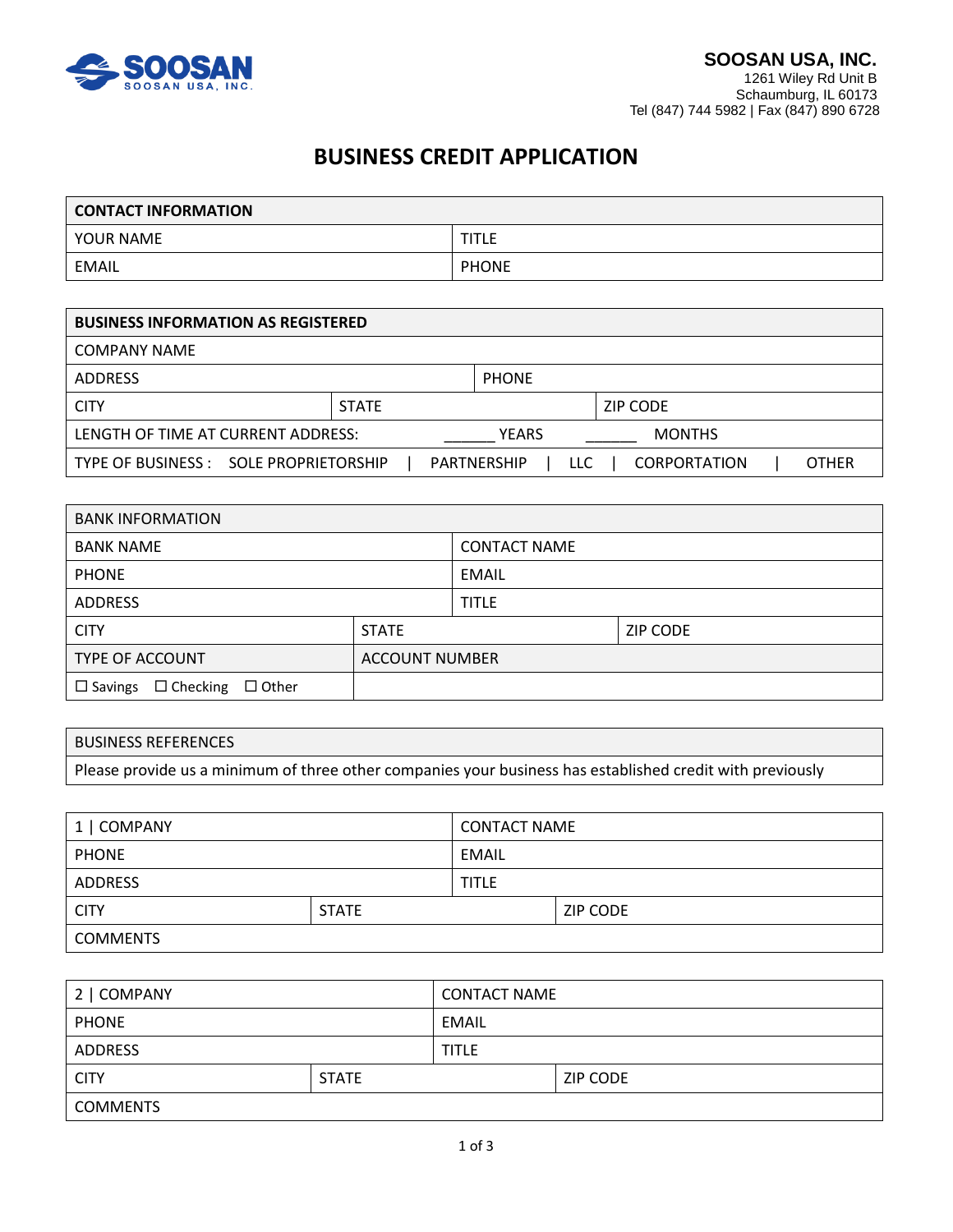

1261 Wiley Rd Unit B Schaumburg, IL 60173 Tel (847) 744 5982 | Fax (847) 890 6728

#### BUSINESS REFERENCES

#### Continued from previous page …

| 3   COMPANY     |              | <b>CONTACT NAME</b> |          |
|-----------------|--------------|---------------------|----------|
| <b>PHONE</b>    |              | EMAIL               |          |
| <b>ADDRESS</b>  |              | <b>TITLE</b>        |          |
| <b>CITY</b>     | <b>STATE</b> |                     | ZIP CODE |
| <b>COMMENTS</b> |              |                     |          |

| 4   COMPANY     |              | <b>CONTACT NAME</b> |          |
|-----------------|--------------|---------------------|----------|
| <b>PHONE</b>    |              | <b>EMAIL</b>        |          |
| ADDRESS         |              | <b>TITLE</b>        |          |
| <b>CITY</b>     | <b>STATE</b> |                     | ZIP CODE |
| <b>COMMENTS</b> |              |                     |          |

#### CREDIT AGREEMENT

- 1. We understand that we must notify Soosan USA, Inc., in writing of any change in ownership, the name of business or structure of the business under which credit is established.
- 2. We authorize you to verify the above information and / or obtain additional information by securing data from a credit reporting agency.
- 3. We are aware that Soosan USA's normal billing terms are net-30 day from the date of invoice and all past due balances will be subject to a 1.5% per month service charge.
- 4. Open orders may be held in the event of our existing credit limit is exceeded or in the event we fail to pay invoiced within terms.
- 5. Should we exceed our credit limit or this account becomes past due, we understand that Soosan USA, Inc has the right to refuse or cancel any orders until the account is satisfied in full.
- 6. We also understand that Soosan USA, Inc has the right to take any necessary steps to collect this account.
- 7. In the event of default and this account is turned over to an agency and / or attorney for collection, the undersigned agrees to pay all reasonable attorney fees, and / or costs of collection whether or not suit is filed.